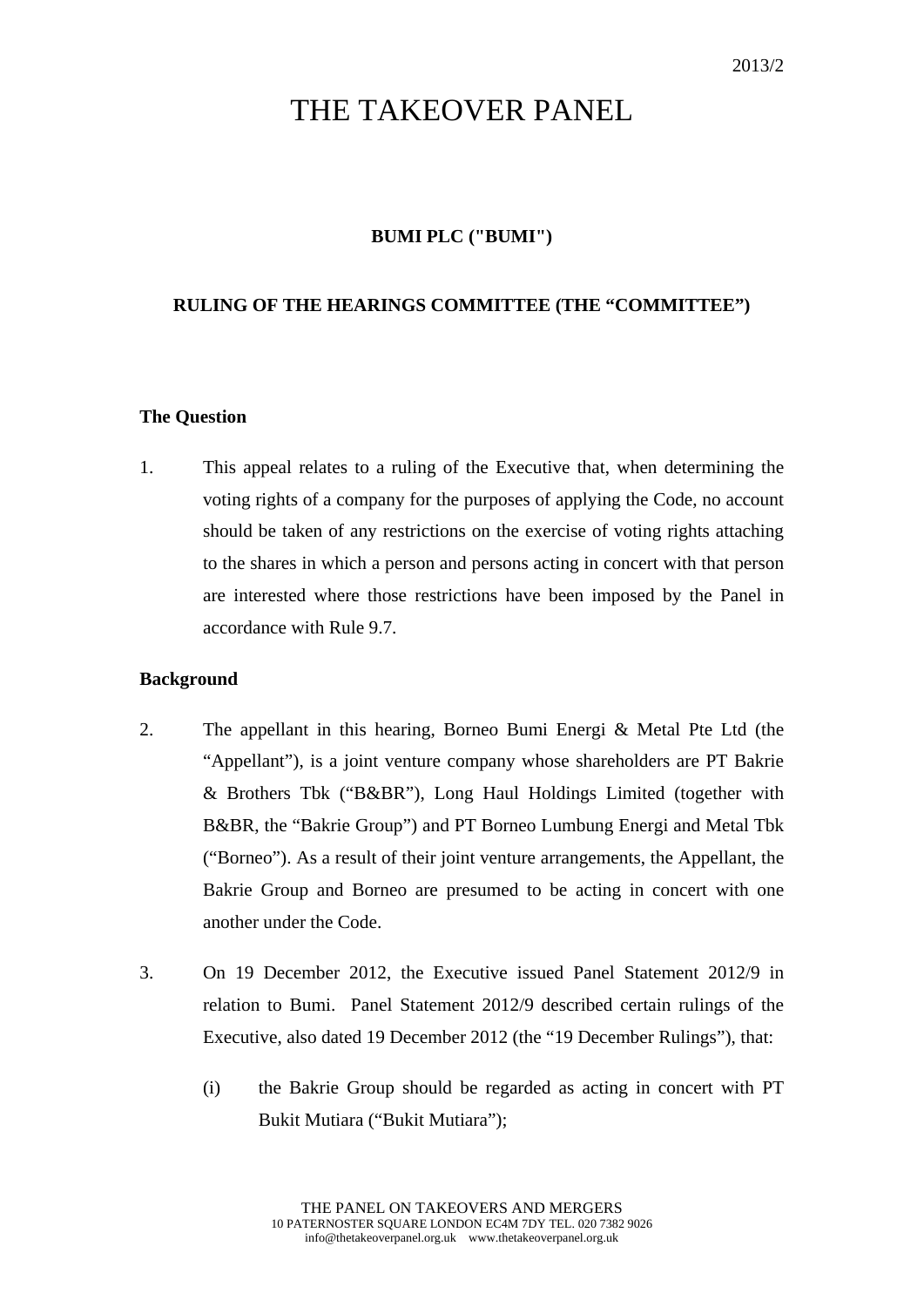- (ii) the aggregate voting interests of the Bakrie Group and Bukit Mutiara, and any persons acting in concert with either of them, must be reduced to less than 30% of the voting rights of Bumi by way of the disposal of a sufficient number of shares in Bumi; and
- (iii) pending the disposal of shares referred to in (ii) above, and in accordance with Rule 9.7, the aggregate number of voting rights that may be exercised at any general meeting of Bumi by the Bakrie Group and Bukit Mutiara, and any persons acting in concert with either of them (including the Appellant and, together, the "Concert Party"), must not exceed 29.9% of all of the voting rights exercisable at any such meeting.
- 4. A consequence of the ruling referred to in paragraph 3(i) above was prima facie to oblige the Concert Party to make a mandatory offer for Bumi under Rule 9.1.
- 5. The effect of the ruling referred to in paragraph 3(ii) above was, however, to allow the Concert Party to avoid having to make a mandatory offer for Bumi under Rule 9.1 provided it disposed of sufficient of its voting interests so as to reduce its aggregate voting interests to less than 30% of the voting rights of Bumi by way of the disposal of a sufficient number of shares. The Executive did not stipulate a time limit for this disposal.
- 6. The effect of the further ruling referred to in paragraph 3(iii) above was to require that, pending the disposal of shares referred to in paragraph 3(ii) above, the voting rights of the Concert Party would be restricted on the basis described in Rule 9.7. Rule 9.7 and the Note on Rule 9.7 are summarised in paragraphs 16 to 18 below.
- 7. As was explained in Panel Statement 2012/9, each of the Bakrie Group, Bukit Mutiara and Bumi accepted the 19 December Rulings, as did Mr. Nathaniel Rothschild, another shareholder in Bumi to whom the Rulings had been communicated.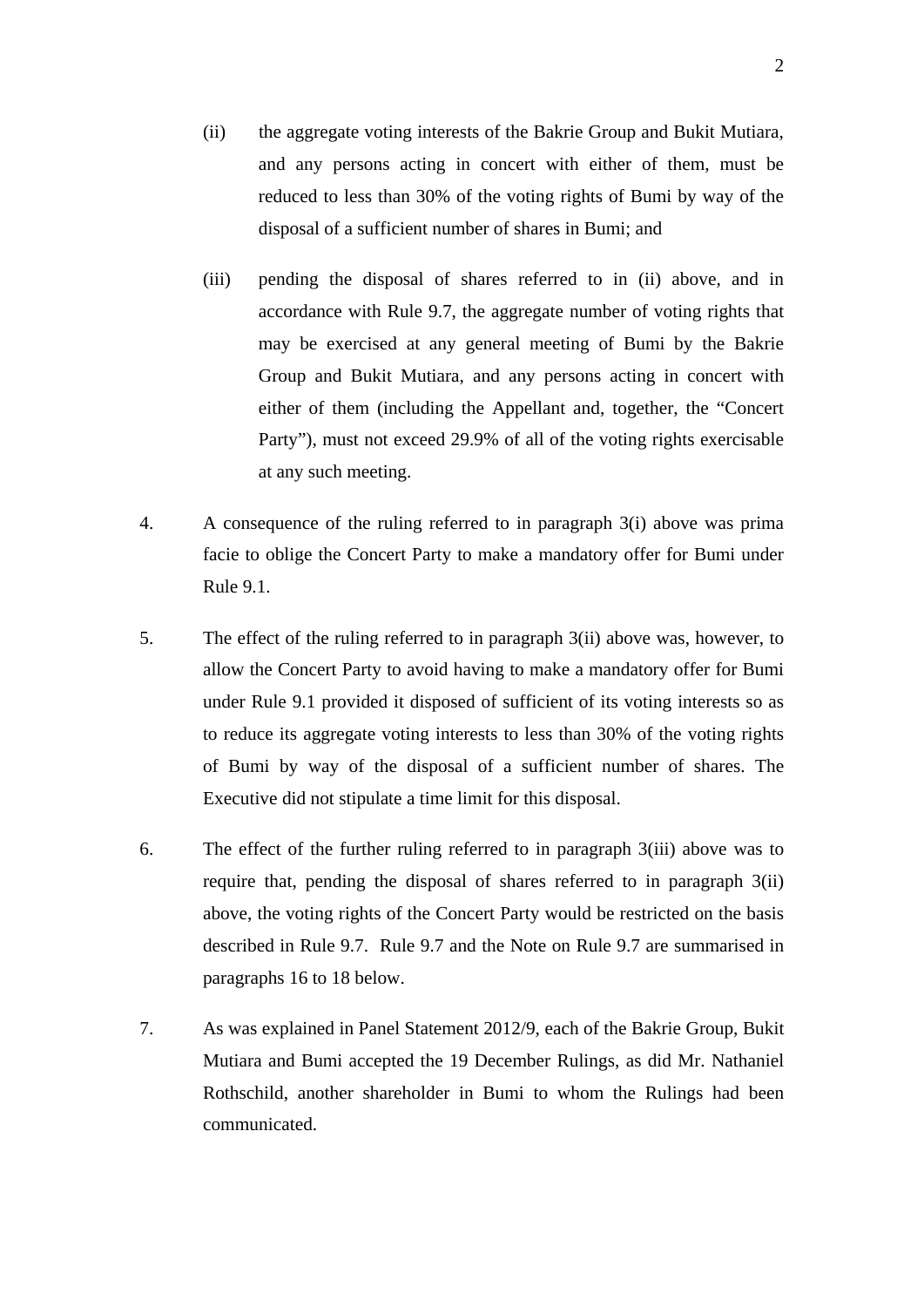- 8. Before indicating their client's acceptance of the 19 December Rulings, Mr. Rothschild's legal advisers sought confirmation from the Executive that the application of Rule 9.7 to the Concert Party would not result in the voting rights of Bumi being adjusted more generally. The Executive provided oral guidance to this effect.
- 9. Subsequent to the Executive making the 19 December Rulings:
	- (i) on 8 January 2013, the directors of Bumi received a notice from Forest Nominees Limited, a nominee shareholder for Artemis Trustees Limited for NR Investments Limited (an investment vehicle of Mr. Rothschild), requisitioning a general meeting of the company to consider various resolutions. A meeting to consider these resolutions was convened by Bumi and is due to be held at 11.00 a.m. on Thursday 21 February. If all of these resolutions are passed, they will result in all of the current directors of Bumi ceasing to hold office, and new directors being appointed;
	- (ii) on 11 January, the Executive wrote to the legal advisers to each of the Bakrie Group and Bukit Mutiara setting out the Executive's calculations in relation to the number of shares in which the Concert Party is interested and to which voting restrictions would be applied in accordance with Rule 9.7;
	- (iii) on 22 January, and in response to a request from Bumi's financial adviser, NM Rothschild & Sons ("NM Rothschild"), the Executive issued an oral ruling in the terms described in paragraph 1 above to NM Rothschild. NM Rothschild subsequently reserved its client's right to appeal this ruling to the Committee; and
	- (iv) on 14 February, and in response to a request from Borneo's and the Bakrie Group's respective legal advisers, the Executive repeated its oral ruling in the terms described in paragraph 1 above to those legal advisers. Representatives of NM Rothschild were also in attendance on the relevant telephone call. Borneo's and the Bakrie Group's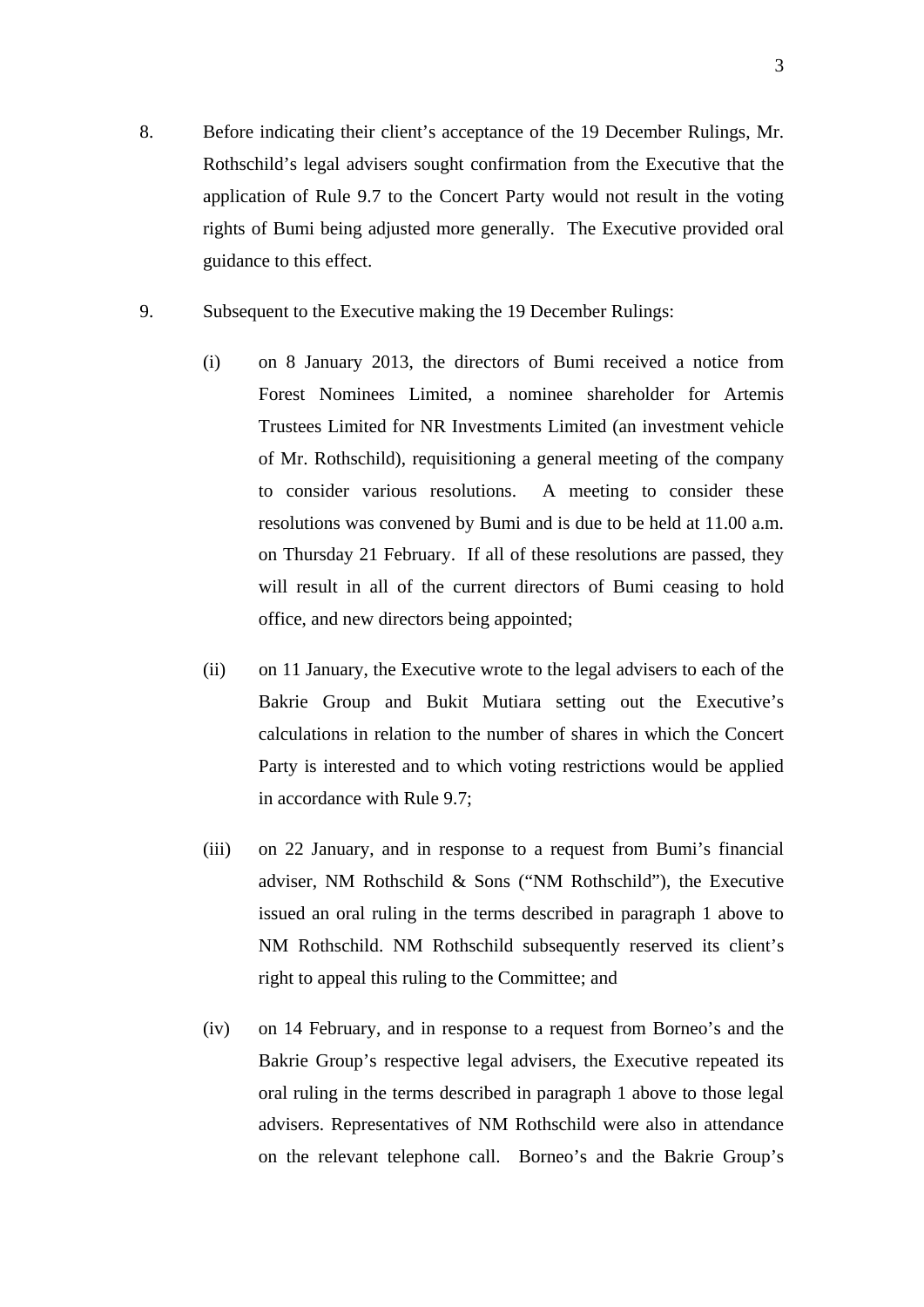respective legal advisers then immediately orally notified the Executive of their clients' wish to appeal this Ruling. The Executive then orally notified Mr. Rothschild's financial adviser, Morgan Stanley, of the appeal.

#### **THE HEARING**

- 10. The Hearings Committee of the Panel was convened for Monday 18 February 2013 to hear the appeal of the Appellant. The members of the Committee who were present are named in the Appendix to this Statement.
- 11. Bumi and Mr. Rothschild/NR Investments ("NRI") requested to be present at the hearing and to make submissions to the Committee. The Chairman, with the consent of the Appellant and the Executive, granted these requests and both NRI and Bumi made submissions to the Committee.
- 12. At the hearing, the submissions of the Executive were presented by the Director General. The submissions of the Appellant were made by Mrs. Nilufer von Bismarck of Slaughter and May and Mr. Graham Shear of Berwin Leighton Paisner. The submissions of NRI were made by Ms. Selina Sagayam of Gibson Dunn & Crutcher and Mr. Dieter Turowski of Morgan Stanley and the submissions of Bumi were made by Mr. Roger Ewart Smith of NM Rothschild. All four participants made written submissions prior to the hearing.

#### **RELEVANT PROVISIONS OF THE CODE**

#### **Rule 9.1**

13. Rule 9.1 requires that, where a person acquires an interest in shares which, when taken together with the shares in which persons acting in concert with him are interested, give that person control of a company, that person should be required to make an offer in cash at the highest price paid by him, or by any person acting in concert with him, during the preceding 12 months. Control for the purposes of the Code means an interest, or interests, in shares carrying in aggregate 30% or more of the voting rights of a company. This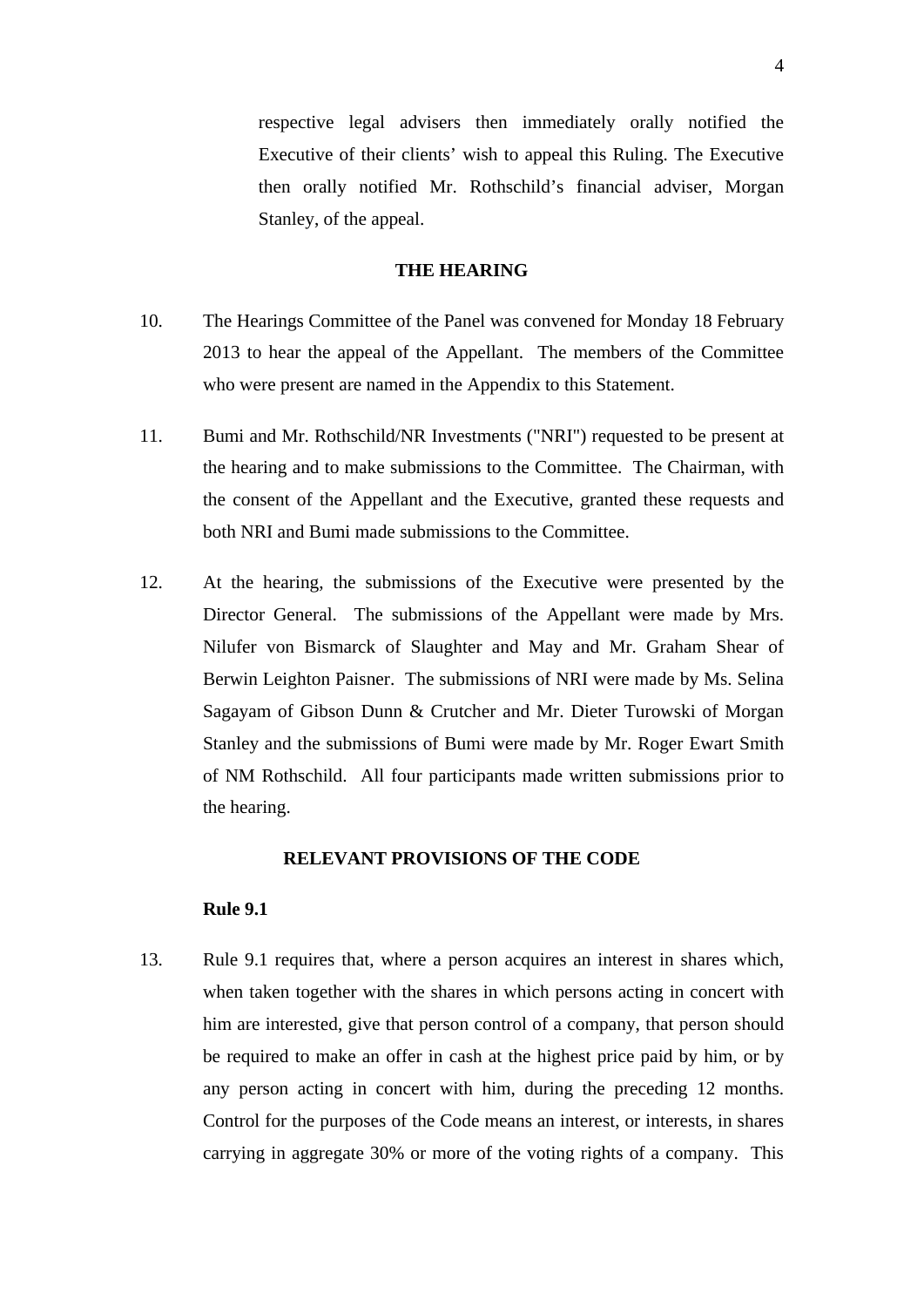requirement is commonly referred to as the mandatory bid requirement and is provided for in Rule 9.1.

- 14. The Executive may, however, dispense with the requirement for a person to make a mandatory offer in certain circumstances, despite that person having acquired shares in such a manner so as to give rise to a prima facie requirement under Rule 9.1. In particular, the Executive may (and did in this case) dispense with the requirement for a mandatory offer where control has passed not as a result of shares being acquired from independent shareholders but as a result of the issue of new shares by the company in question.
- 15. Rule 9.1 has its genesis within General Principle 1 which provides that:

 **"1. All holders of the securities of an offeree company of the same class must be afforded equivalent treatment; moreover, if a person acquires control of a company, the other holders of securities must be protected.".**

#### **Rule 9.7**

16. Rule 9.7 in its current form was introduced into the Code on 30 March 2009, following the consultation set out in PCP 2008/2. It provides as follows:

# **"9.7 VOTING RESTRICTIONS AND DISPOSAL OF INTERESTS**

 **Where the Panel agrees to the disposal of interests in shares by a person as an alternative to making an offer pursuant to Rule 9.1, the Panel must be consulted as to the interests required to be disposed of and the application, pending completion of the disposal, of restrictions on the exercise of the voting rights (or the procurement of the exercise of the voting rights) attaching to the shares in which that person and persons acting in concert with that person are interested. Similarly, where an offer made pursuant to Rule 9.1 lapses for a reason other than the acceptance condition not being satisfied, or where a new offer is required**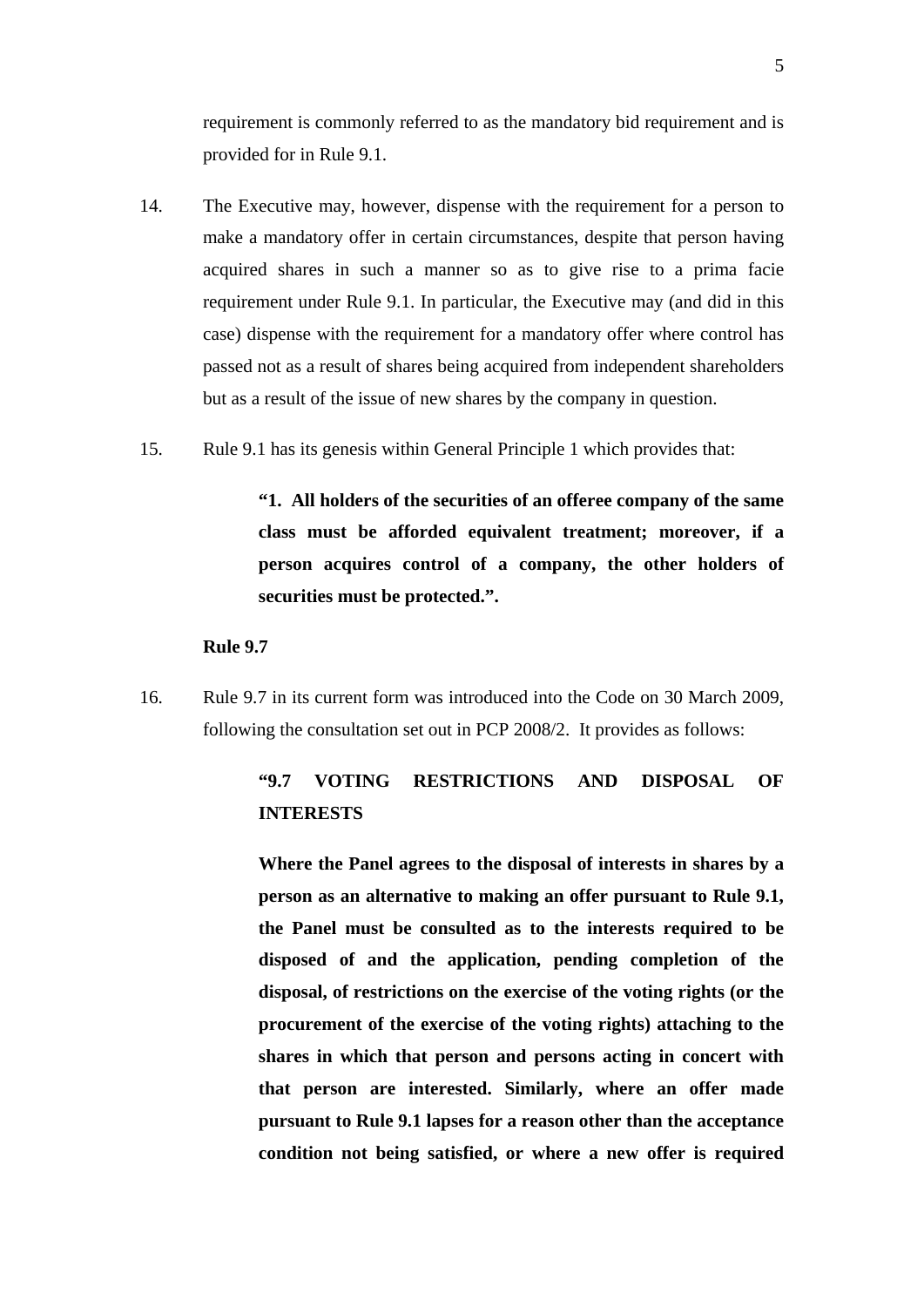**pursuant to Note 2 on Rule 9.3, the Panel must be consulted regarding the ability of the offeror and any persons acting in concert with it to exercise, or procure the exercise of, the voting rights attaching to the shares of the offeree company in which they are interested.**

#### *NOTE ON RULE 9.7*

*Calculation of number of shares to which voting restrictions will be applied and the number of interests to be disposed of* 

*Where an obligation under Rule 9.1 has arisen by virtue of:* 

*(a) Rule 9.1(a), the number of shares in relation to which voting restrictions, if any, will be applied will normally be such number of shares as results in the person to whom Rule 9.1(a) applies (together with persons acting in concert with that person) being able to vote less than 30% of the shares in the offeree company; or* 

*(b) Rule 9.1(b), the number of shares in relation to which voting restrictions, if any, will be applied will normally be such number of shares as results in the person to whom Rule 9.1(b) applies (together with persons acting in concert with that person) being able to vote no more than the percentage of interests in the offeree company held by those persons prior to the triggering acquisition being made.* 

*In each case the calculation will be made by reference to the reduced maximum number of shares entitled to be voted.* 

*Where a disposal of interests in shares is permitted as an alternative to making an offer, the interests in shares required to be disposed of must be sufficient to take the total number of shares carrying voting rights in which the offeror and persons acting in concert with it are interested either, if Rule 9.1(a) applies, to below 30% or, if Rule 9.1(b) applies, to the percentage in which they were interested prior to the triggering acquisition being made.".*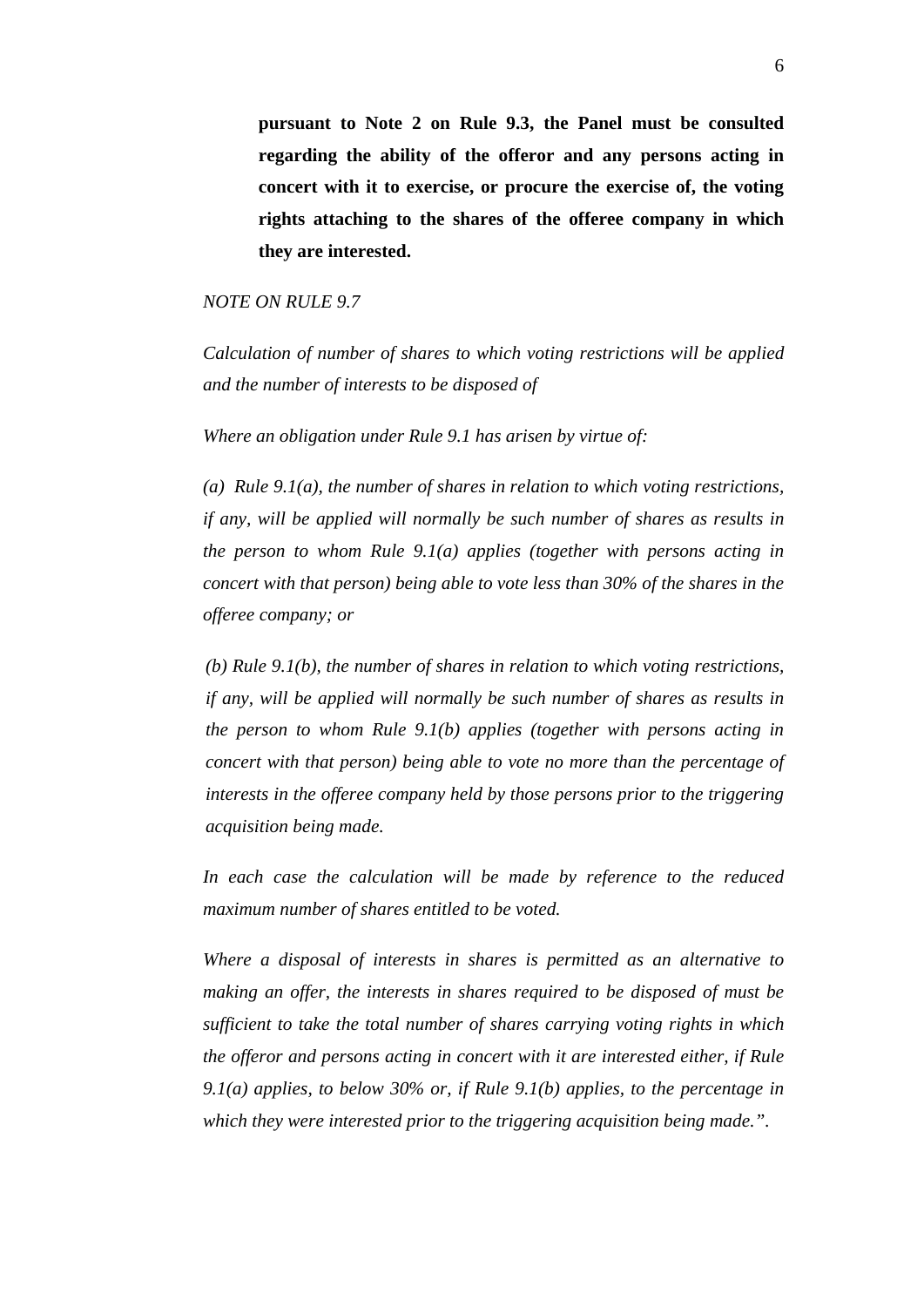- 17. It is a mathematical function of the Note on Rule 9.7 that any restrictions imposed on a person under Rule 9.7 will necessarily result in a proportionate increase in the percentage of voting rights exercisable by independent shareholders that are not subject to such restrictions.
- 18. A consequence of this is that a person who is not subject to restrictions imposed under Rule 9.7 could potentially exercise in excess of 30% of the votes cast at any given general meeting of the company without necessarily being interested in shares carrying in excess of 30% of the voting rights of that company.

#### **The definition of the term "voting rights"**

19. The definition of "voting rights" provides as follows:

#### **"Voting rights**

 Except for the purpose of Rule 11, voting rights means all the voting rights attributable to the capital of a company which are currently exercisable at a general meeting.".

- 20. The definition refers to voting rights which are "currently exercisable at a general meeting" in order to capture a class of shares which does not normally entitle the holder to vote in a general meeting, but which has become enfranchised – for example, preference shares which have become enfranchised as a result of the coupon being in arrears.
- 21. The term "voting rights" is used in a number of places in the Code.

#### **THE RULING OF THE EXECUTIVE**

- 22. As stated in Panel Statement 2012/9, the Bakrie Group and Bukit Mutiara acquired, by a series of transactions in 2011, shares which carry more than 30% of the voting rights of Bumi.
- 23. Having ruled as part of the 19 December Rulings that the Bakrie Group and Bukit Mutiara were acting in concert, it was necessary for the Executive to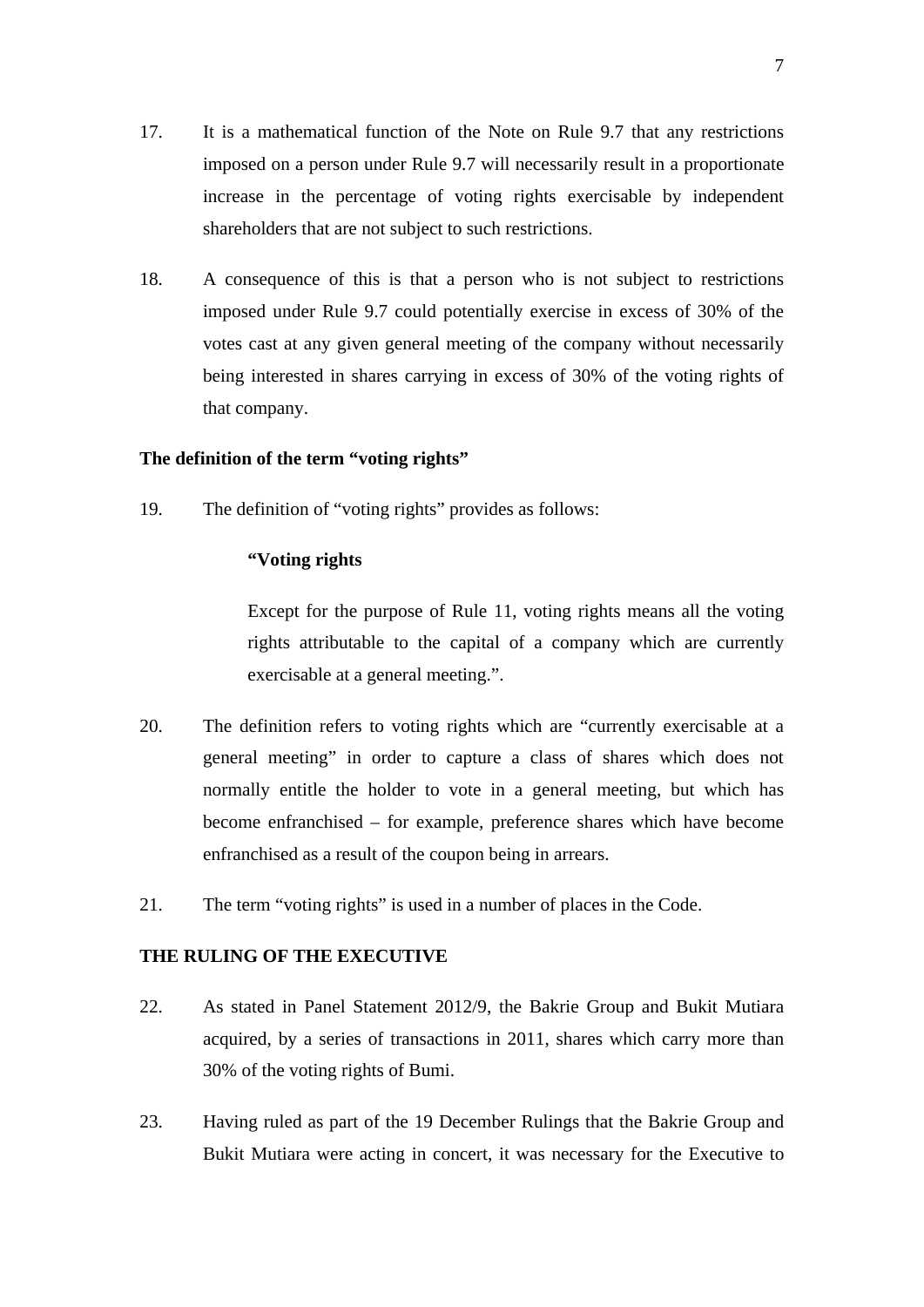consider whether to enforce a mandatory offer requirement under Rule 9.1. In the event, the Executive did not enforce a mandatory bid requirement, and instead ruled in the terms described in paragraph 3 above.

- 24. As at the dates of the Ruling on 22 January and 14 February, the Concert Party had not disposed of shares such as to take its overall interests in voting rights of Bumi to below 30%. Accordingly, it had been necessary, pending completion of such disposal, for the Executive to consider the application of Rule 9.7 to the voting rights attaching to the shares in which the Concert Party was interested.
- 25. In accordance with the 19 December Rulings, the Executive had applied Rule 9.7 on the basis that, assuming that the Concert Party had not, prior to the general meeting of Bumi on 21 February, disposed of sufficient shares so as to comply in full with the 19 December Rulings, the Executive would continue to apply restrictions under Rule 9.7.

#### **SUBMISSIONS**

#### **The Appellant's Submission**

26. The Appellant submitted that the Executive should have construed the term "voting rights" in the Code by reference to the reduced number of voting rights exercisable by the Appellant after taking into account the restrictions imposed by the Executive. It further submitted that the Ruling of the Executive was inconsistent with General Principle 1 and the mischief which Rule 9 was intended to prevent, in effect because it gave NRI an unfair advantage at the general meeting to be held on Thursday 21 February 2013 by restricting the Appellant's voting rights but not those of NRI.

#### **The Submission of the Executive**

27. The Executive submitted in the terms of the Ruling that is the subject of this appeal that it should not change the Rule 9 threshold. Its reasons were as follows: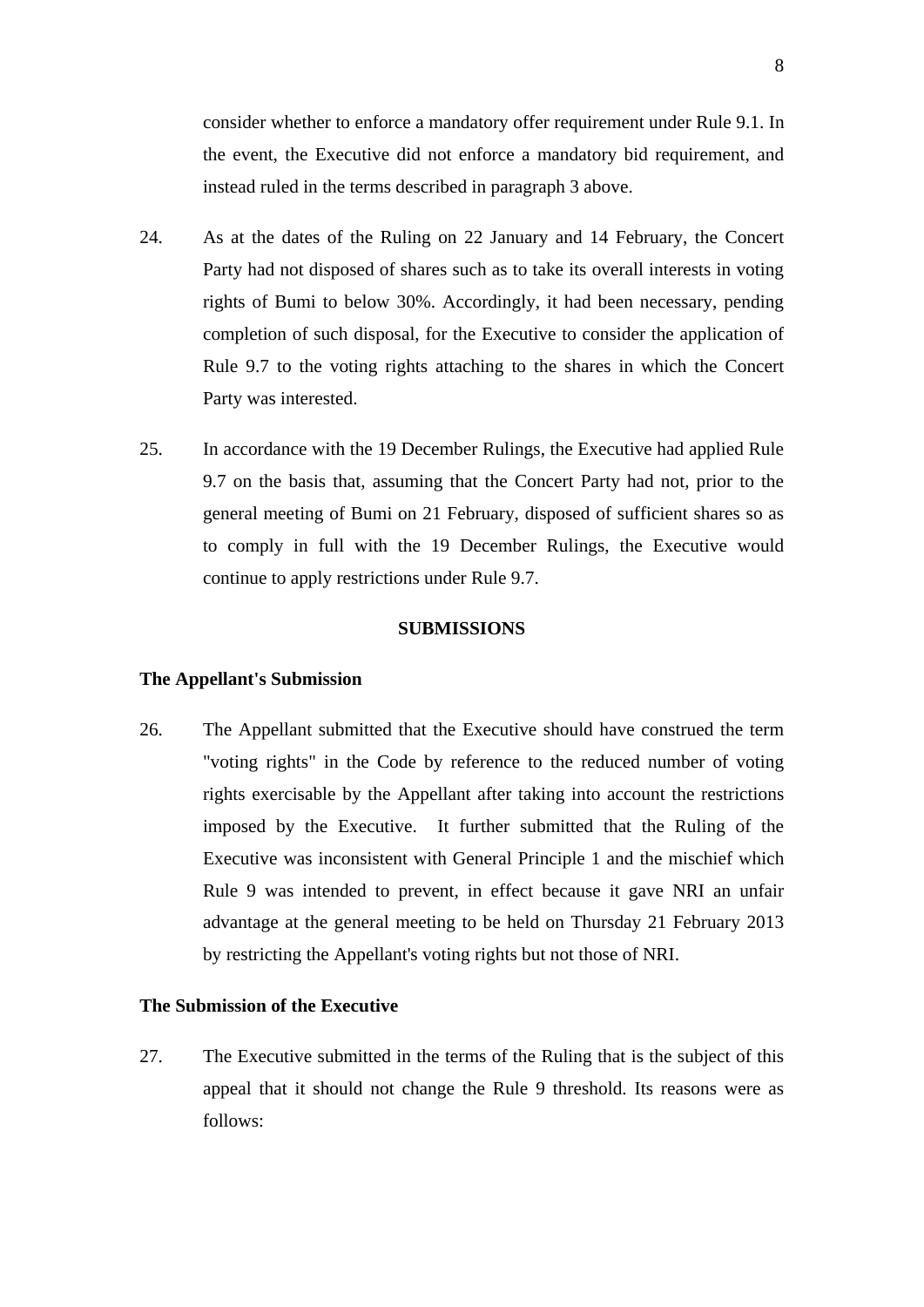- (i) the restrictions on the Concert Party's ability to exercise its voting rights under Rule 9.7 flow directly from the Concert Party's acquisition of shares in circumstances which gave rise to a mandatory offer requirement under Rule 9.1. Had the Concert Party not become subject to this requirement, Rule 9.7 would not have applied. Equally, these restrictions will fall away once the Concert Party has complied in full with the requirement to dispose of shares in accordance with the 19 December Rulings;
- (ii) changing the Rule 9 threshold would have the effect of inhibiting the bona fide purchasing freedom of independent shareholders, since the number of voting rights that they could then acquire without giving rise to a mandatory offer requirement would be lower than that which they could have acquired were it not for the conduct of the Concert Party. In the view of the Executive, this would also operate against the legitimate expectations of those independent shareholders and the market generally;
- (iii) to the extent that the voting rights of independent shareholders carry more weight than the voting rights of the Concert Party, this is, again, a function of the Concert Party's conduct. Moreover, as between independent shareholders (including Mr. Rothschild), that weighting applies equally; and
- (iv) Rule 9.7 applies only where the Executive has exercised its discretion in granting a dispensation from the mandatory offer requirement in Rule 9.1. In reaching its decision in relation to the Ruling that is subject to this appeal, the Executive had been mindful of the issues identified in paragraph 18 above but, balancing the interests of the Concert Party against those of independent shareholders, concluded that to change the Rule 9 threshold would operate unfairly as regards the latter. Accordingly, the Executive concluded that the appropriate course of action was to apply the Code as it is written, noting that the Note on Rule 9.7 makes no reference to any adjustment to the Rule 9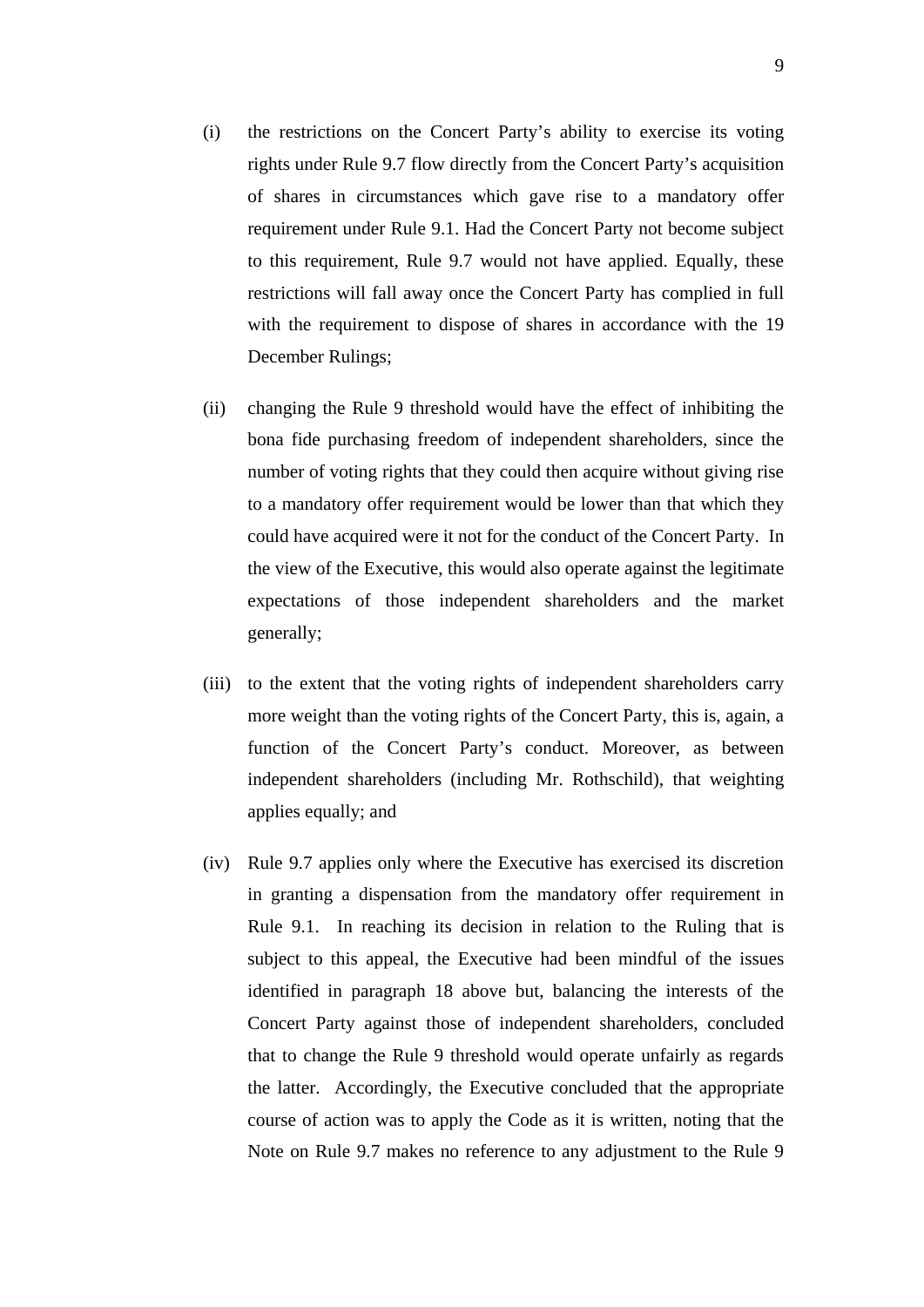threshold where Rule 9.7 restrictions are applied.

28. Whilst the Executive acknowledged that the drafting of the definition of "voting rights" could have been clearer, in context (and indeed in other contexts where it applies in the Code) it submitted that it was not a reference to whether or not a particular shareholder can exercise the voting rights attaching to the underlying security but to the rights attaching to the security itself. The voting rights in the relevant shares are only not exercisable whilst held by the Appellant.

#### **THE DECISION OF THE COMMITTEE**

- 29. Substantially for the reasons given by the Executive, the Committee has concluded unanimously that this appeal should be dismissed.
- 30. The practical effect of the submissions by the Appellant is that NRI should be treated no differently from the Appellant as regards voting rights of the shares in Bumi. Yet it is the Appellant which has brought about its own position and indeed been granted the indulgence of not having to make a mandatory bid for Bumi, but seeks to visit the sanction imposed upon it upon an innocent third party. Indeed the illogicality and unfairness of that result is also reflected in the effect upon independent shareholders in Bumi and the acknowledgment by the Appellant that NRI should not be prevented from acquiring up to 29.9% of the total shares in Bumi. The proper construction and application of the same provisions of the Code should not vary according to the context in which they fall to be applied, at least not without very good reason; and no such reason has been advanced here.
- 31. The reality which the Committee considers emerges from the submissions of the Appellant is that the Appellant is seeking to re-write the Code. The Appellant is also, in effect, seeking to amend or side-step the 19 December Rulings of the Executive. It is also on the basis of the Code and those Rulings that the market will have operated since 19 December 2012.

#### **Appeal**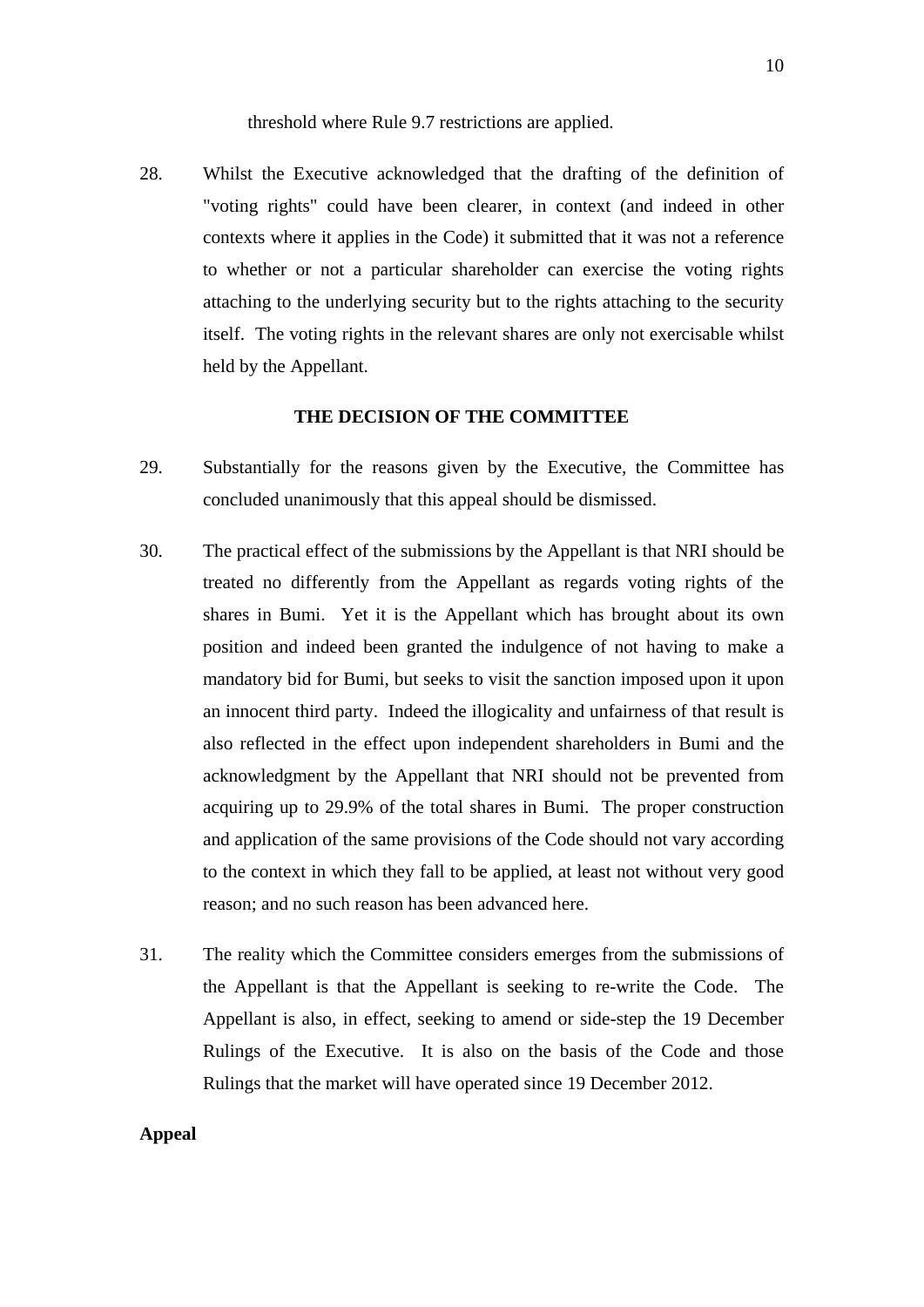32. The Appellant has notified the Secretary to the Committee and the Executive that it does not intend to appeal this dismissal of its appeal by the Committee to the Takeover Appeal Board and the time for the Appellant to do so has now expired.

19 February 2013